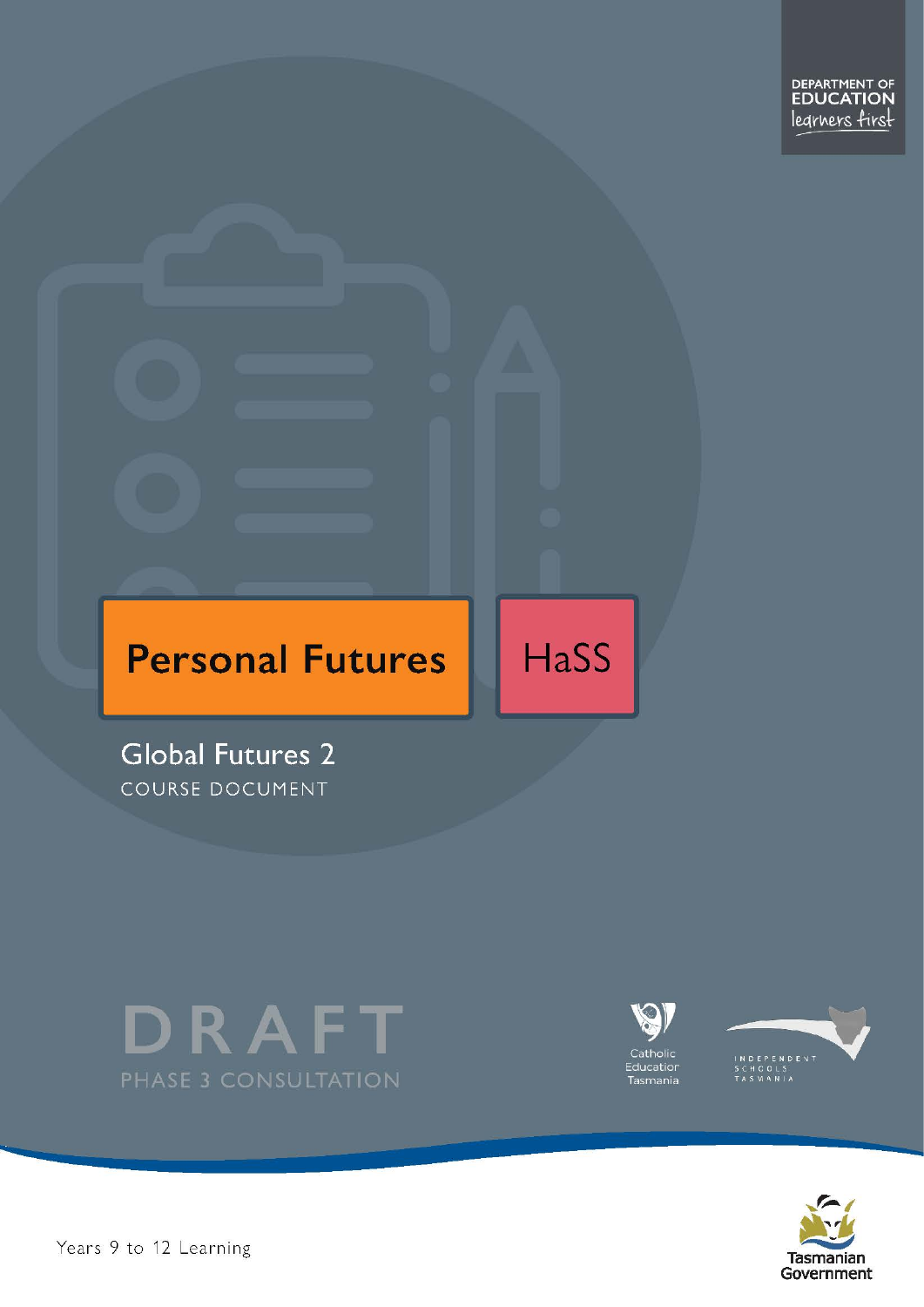# Table of Contents

Phase 3 Consultation Draft Published: March 2021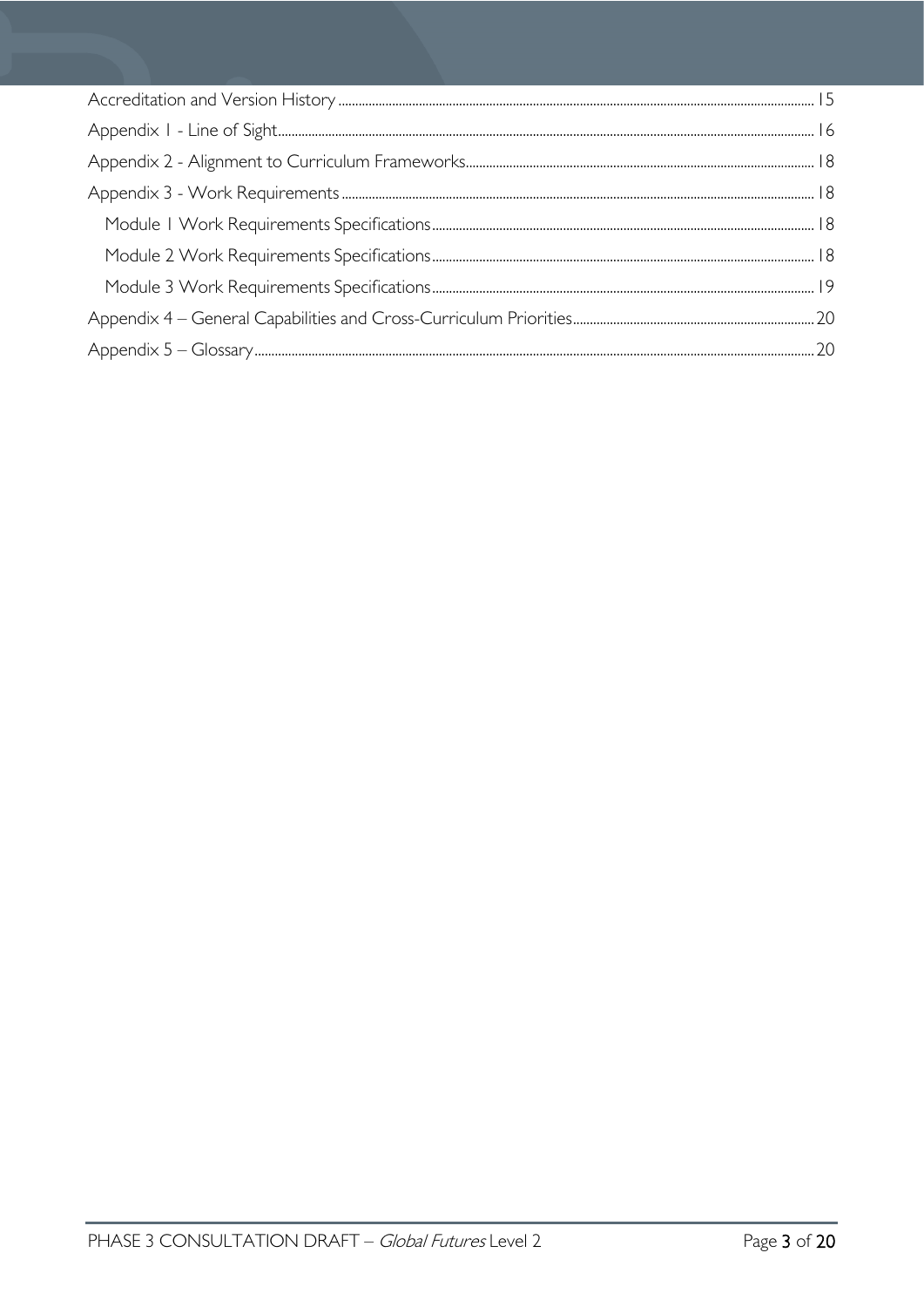# <span id="page-3-0"></span>Global Futures, 150 hours – Level 2

This course is the Level 2 component of the Global Futures program.

### <span id="page-3-1"></span>Aims

The purpose of Years 9 to 12 [Education](https://publicdocumentcentre.education.tas.gov.au/library/Shared%20Documents/Years-9-to-12-Education-Framework.pdf) is to enable all students to achieve their potential through Years 9 to 12 and beyond in further study, training or employment.

Years 9 to 12 Education enables: Personal Empowerment, Cultural Transmission, Preparation for Citizenship and Preparation for Work.

This course supports the principles of Access, Agency, Excellence, Balance, Support and Achievement as part of a range of programs that enables students to access a diverse and highly flexible range of learning opportunities suited to their level of readiness, interests and aspirations.

Courses aligned to the Years 9 to 12 Curriculum [Framework](https://publicdocumentcentre.education.tas.gov.au/library/Shared%20Documents/Education%209-12%20Frameworks%20A3%20WEB%20POSTER.pdf) belong to one of the five focus areas of Discipline-based Study, Transdisciplinary Projects, Professional Studies, Work-based Learning and Personal Futures.

Global Futures Level 2 is a Personal Futures course.

# <span id="page-3-2"></span>Focus Area – Personal Futures

Personal Futures courses prepare students to be independent young adults, able to lead healthy, fulfilled and balanced lives. Learning is highly personalised. Students develop strategies to optimise learning, make decisions, solve problems, set career and life goals, and pursue areas of strong personal interest. Personal Futures supports students to develop the required knowledge, skills and understandings to make informed choices that enhance their own and others' health and wellbeing. The inclusion of Personal Futures as a focus area responds to a range of contemporary research findings highlighting the importance of students having broad educational goals that include individual and collective wellbeing and opportunities for student agency as they navigate a complex and uncertain world.

Personal Futures courses have three key features that guide teaching and learning

- theory and dialogue
- informed action
- reflection and dialogue.



Figure 1: Transdisciplinary Project Cycle of Learning (adapted from OECD Learning Compass 2030)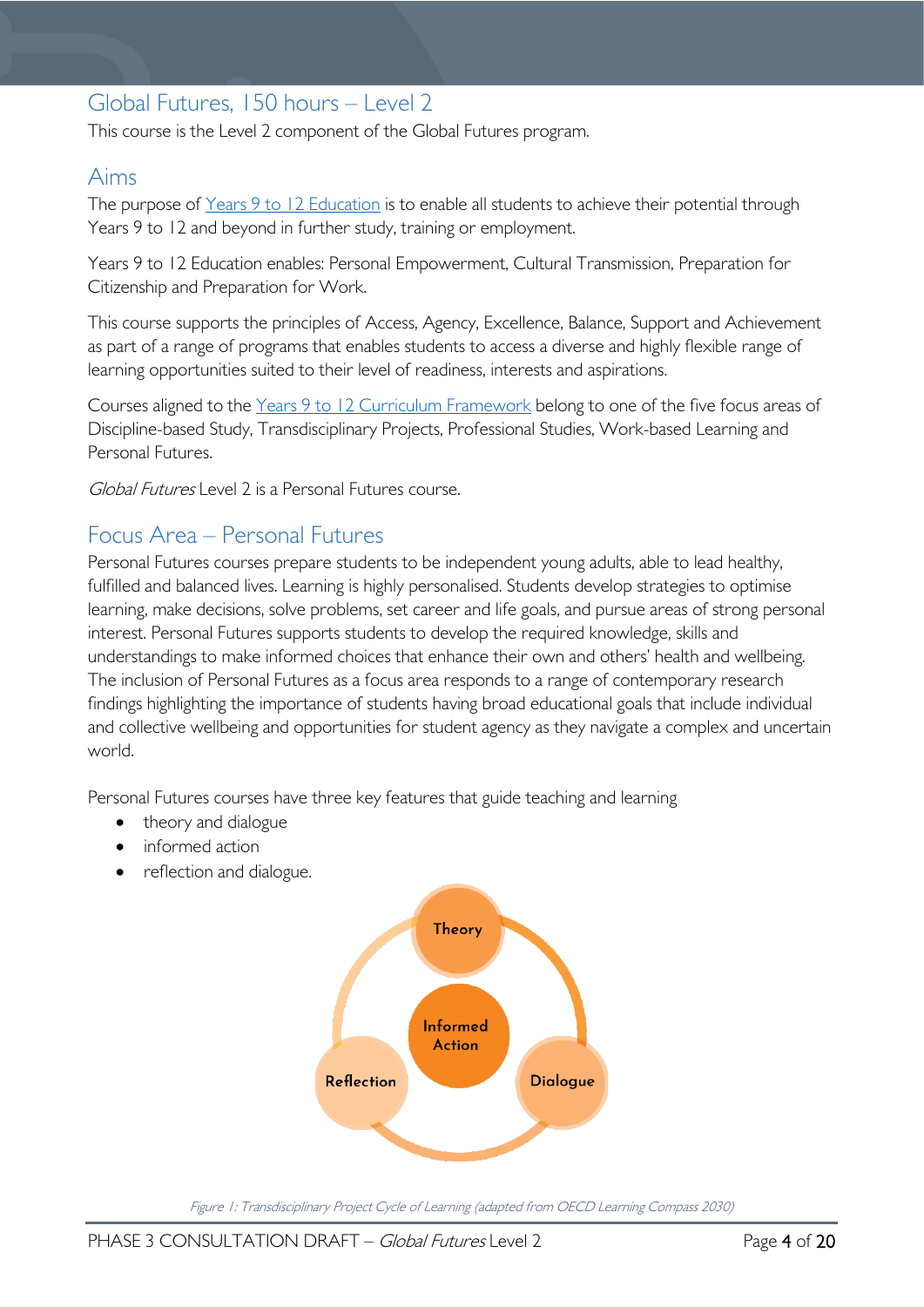In this Personal Futures course learners will investigate theories underlying ethical decisions and change making, along with skills and strategies that bring about positive change, and skills in reflective practice and constructive dialogue. The central component of the course will be an action project designed to have a positive impact on the world. The process for developing and undertaking this informed-action will include evaluation of the effectiveness of the project and consideration of the sustainability of change.

# <span id="page-4-0"></span>Rationale

Global Futures Level 2 directly addresses Goal 2 of the Mparntwe Education Declaration Education Goals for Young Australians: that "all young Australians become confident and creative individuals, successful lifelong learners, and active and informed members of the community". The course specifically provides opportunities for developing Personal Empowerment, Cultural Transmission and Preparation for Citizenship, and supports the principles of the Years 9 -12 Education Framework of Access, Agency, Excellence, Balance, Support and Achievement. It provides Level 2 access to the HASS Global Futures program as well as the HASS Legal Studies program, the planned program in Community and Society and other HASS programs in Civics and Citizenship or History and Geography. The course is designed to engage learners in the betterment of their community and world through the investigation of positive and valued change-making and the co-development and actioning of their own mentored plan for making a positive difference. The course also provides an opportunity to recognise, credit, refine and mentor the active citizenship many learners are already involved in. There are opportunities for learners to follow areas of interest in both Modules One and Two whilst Module Three consists primarily of an action project designed and developed by the learners themselves.

# <span id="page-4-1"></span>Integration of General Capabilities and Cross-Curriculum Priorities

The general capabilities addressed specifically in this course are:

- Critical and creative thinking  $\mathbb{C}$
- Intercultural understanding  $\frac{c_3}{b_1}$
- Literacy
- Personal and social capability

The cross-curriculum priorities enabled through this course are:

- Aboriginal and Torres Strait Islander Histories and Cultures  $\mathscr W$
- Asia and Australia's Engagement with Asia **AA**
- Sustainability  $\triangleleft$

# <span id="page-4-2"></span>Course Description

Global Futures Level 2 equips learners with knowledge and skills for ethical decision making and experience in evaluating local, national and global issues. It also equips learners with skills to promote action or change in areas they are interested in. In addition, learners will gain the capacity to act as positive role models and productive community-based change-makers.

There are three main topics in the course corresponding to three modules of learning:

- Making Moral Decisions
- Issues in the World
- Making a Difference.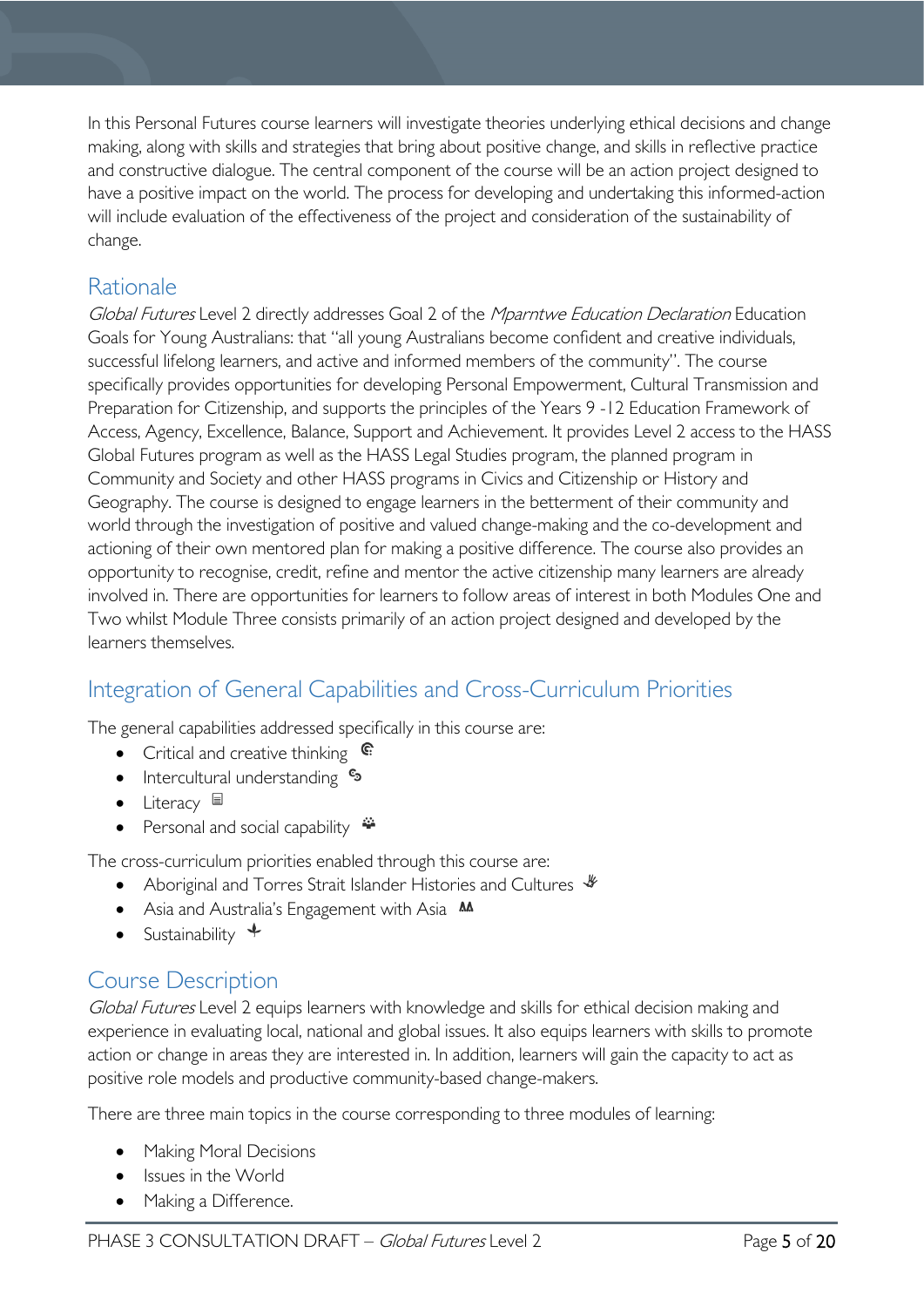These topics are linked by four focuses:

- inquiry
- problem-solving
- ethical action
- evaluative reflection

Module 3 includes a collaborative action project.

### <span id="page-5-0"></span>Pathways

- This course builds upon HASS 7-10 Civics and Citizenship, 7-10 Geography and 7-10 History Australian Curriculum.
- Civics and Citizenship Level 1 provides a pathway into Global Futures Level 2.
- Global Futures Level 2 provides Level 2 access to the TASC accredited HASS Global Futures program as well as the Legal Studies program, the planned program in Community and Society and other HASS programs in Civics and Citizenship or History and Geography.

### <span id="page-5-1"></span>Course Requirements

There are no pre-requisites for *Global Futures* Level 2.

Learners undertaking the course will need to be able to work with other learners at times.

Internet and device access is essential for some parts of the course.

# <span id="page-5-2"></span>Course Structure, Delivery and Progression

#### <span id="page-5-3"></span>**Structure**

This course consists of three 50-hour modules.

Modules available Core Module 1: Making moral decisions Core Module 2: Issues in the world Core Module 3: Making a difference



#### <span id="page-5-4"></span>**Delivery**

The three modules should be delivered in order 1, 2, 3. Module 3 may be delivered concurrently with Modules 1 and 2.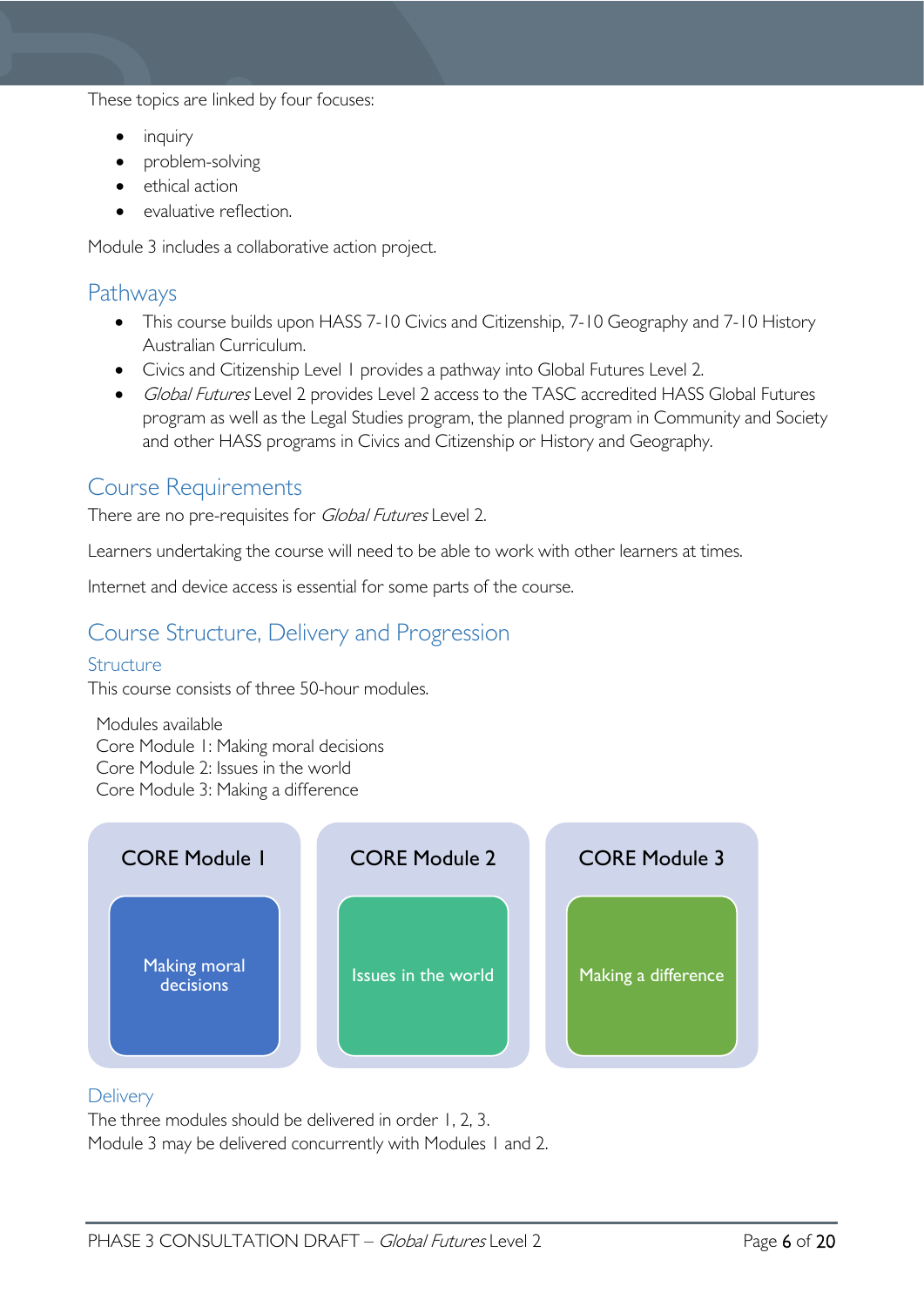#### <span id="page-6-0"></span>Developmental Progression

At both the module and course level the learner is introduced to and builds upon key ideas, concepts, skills, knowledge and understanding leading to performance of understanding reflected in the work requirements.

Individual modules have a developmental progression that introduces, builds upon and culminates in a performance of understanding in the work requirements. Between modules there is also a developmental progression that leads to a culminating performance of understanding in the final work requirements.

### <span id="page-6-1"></span>Module 1 - Making moral decisions

#### <span id="page-6-2"></span>Module 1 Learning Outcomes

On successful completion of this module, learners will be able to:

- 1. communicate purposefully and appropriately about global futures.
- 2. apply metacognitive reasoning and skills individually and cooperatively.
- 3. evaluate decisions, issues and projects according to criteria and evidence.
- 4. conduct and conclude investigation of ethical decisions and decision making, use ethical decision making.

#### <span id="page-6-3"></span>Module 1 Content

Module 1 of *Global Futures* Level 2 considers many of the complexities involved in making moral decisions and taking action that might flow from those decisions. It is important when selecting information and designing learning experiences to meet the outcomes of the module, that both teachers and learners bear in mind that this Global Futures course is concerned with the future of the planet and its inhabitants along with the future of learners and the communities to which they do or will belong. It is also vital, to meet the course outcomes, that learners are exposed to and consider a variety of perspectives on the decisions and issues they encounter.

#### Key knowledge:

#### Ethical Dilemmas:

- what is ethics?
- what is an ethical dilemma and why are they controversial?
- identifying assumptions and implications involved in considering ethical dilemmas.

#### Ethical Theories:

- ethical frameworks and approaches to ethics, such as deontological, consequentialist and virtue approaches
- considering two well-known ethical theories with different approaches
- common influences in ethical decision making.

#### Making decisions:

- conducting investigations into sensitive issues
- useful approaches to making and evaluating difficult decisions
- considering different perspectives on ethical dilemmas.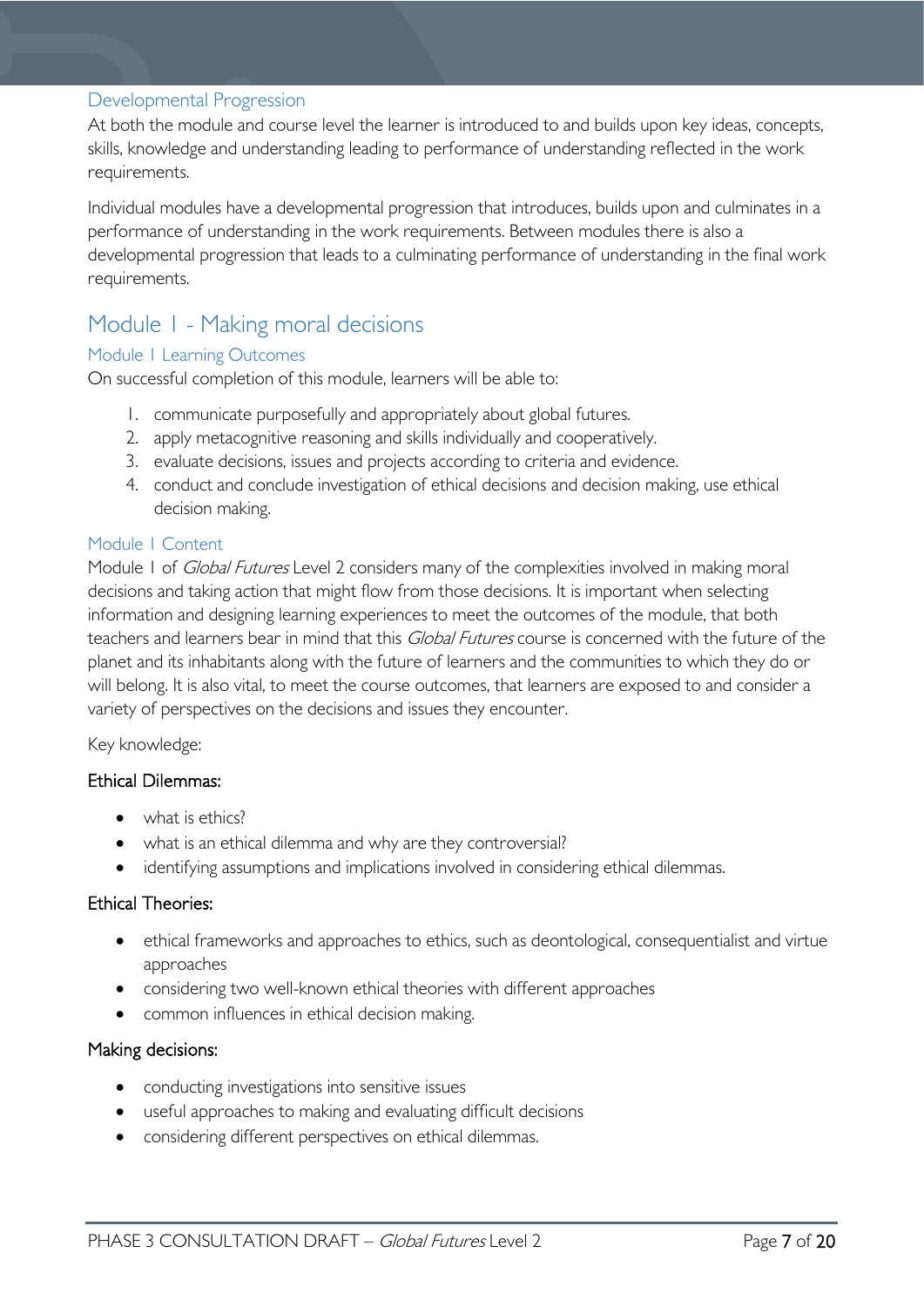#### Key skills:

Collaboration, communication and ethical action are central to successful completion of this course. In this module learners will develop research and presentation skills associated with moral decision making, such as conducting surveys, writing letters and creating purposeful tables and posters. Effective planning and collaborative decision making should be developed here ready to be extended in later modules.

#### Communication:

- purposeful and effective research and presentation of information
- conventions aligned to the research and communication tools used, including the conventions associated with academic integrity
- terminology associated with ethical issues and moral decision making.

#### Metacognition:

- planning for success
- reflecting on progress
- responding to reflection and adjusting planning accordingly.

#### Using criteria and evidence:

- locating and selecting suitable evidence
- assessing the suitability, reliability and usefulness of evidence
- using criteria for evaluation.

#### <span id="page-7-0"></span>Module 1 Work Requirements

The work requirements of a course are processes, products or performances that provide a significant demonstration of achievement that is measurable against the course's standards. Work requirements need not be the sole form of assessment for a module.

This module includes two case study work requirements.

See Appendix 3 for summary of Work Requirement specifications for this course.

#### <span id="page-7-1"></span>Module 1 Assessment

This module will assess criteria 1, 2, 3, 4.

### <span id="page-7-2"></span>Module 2 - Issues in the world

#### <span id="page-7-3"></span>Module 2 Learning Outcomes

On successful completion of this module, learners will be able to:

- 1. communicate purposefully and appropriately about global futures
- 2. apply metacognitive reasoning and skills individually and cooperatively
- 3. evaluate decisions, issues and projects according to criteria and evidence
- 5. compare responses to local and global issues.

#### <span id="page-7-4"></span>Module 2 Content

Module 2 of *Global Futures* Level 2 considers issues that impact society both locally and globally. The focus of the module is on understanding and comparing responses to issues. It is important when selecting information and learning activities for the module, that students investigate different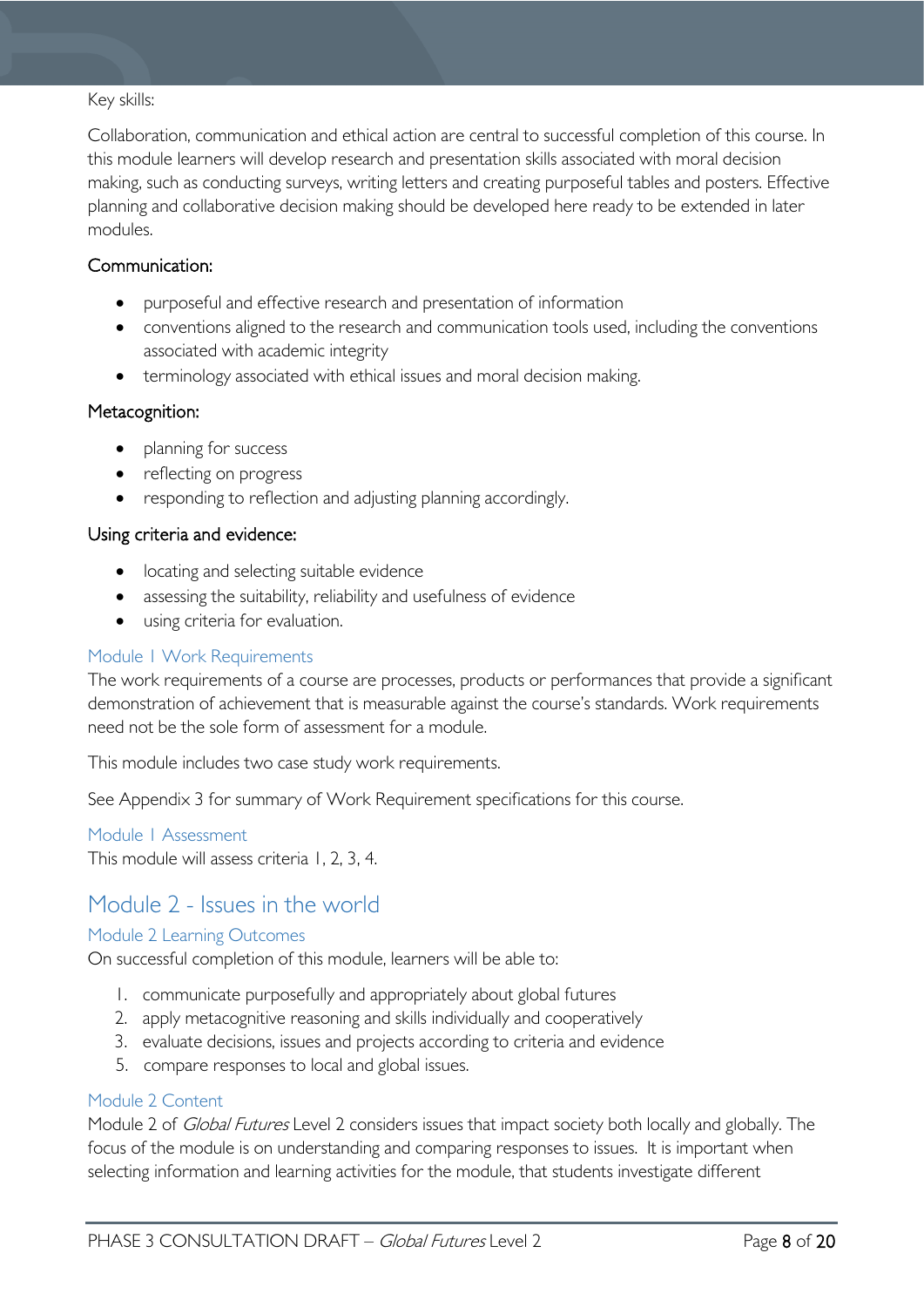perspectives on the issues chosen for investigation. It is vital, to meet course outcomes, that learners are able to justify a position in response to issues they investigate.

Key knowledge:

#### Exploring Issues:

- what is an issue?
- categorising issues according to their similarities and differences
- advice and practise in researching specific issues.

#### Local and Global Issues:

- social issues including examples
- environmental Issues including examples
- poverty and population issues including examples.

#### Understanding responses to issues:

- distinguishing fact from opinion
- diverse perspectives and points of view, and debate on issues
- developing a response to an issue.

#### Key skills:

Collaboration, communication and ethical action are central to successful completion of this course. In this module learners will explore issues and analyse and evaluate responses to those issues. They will develop research, analysis and communication skills associated with developing and communicating a considered position on issues, such as conducting surveys, identifying perspectives, evaluating evidence, writing letters and creating purposeful tables and posters. Effective planning and collaborative decision making should be further developed in this module in preparation for the collaborative action project in Module 3.

#### Communication:

- purposeful and effective research and presentation of information.
- conventions aligned to research and communication, including conventions associated with academic integrity.
- terminology associated with ethical issues and moral decision making.

#### Metacognition:

- planning for success.
- reflecting on progress.
- responding to reflection and adjusting planning accordingly.

#### Using criteria and evidence:

- locating and selecting suitable evidence.
- assessing the suitability, reliability and usefulness of evidence.
- using criteria for evaluation.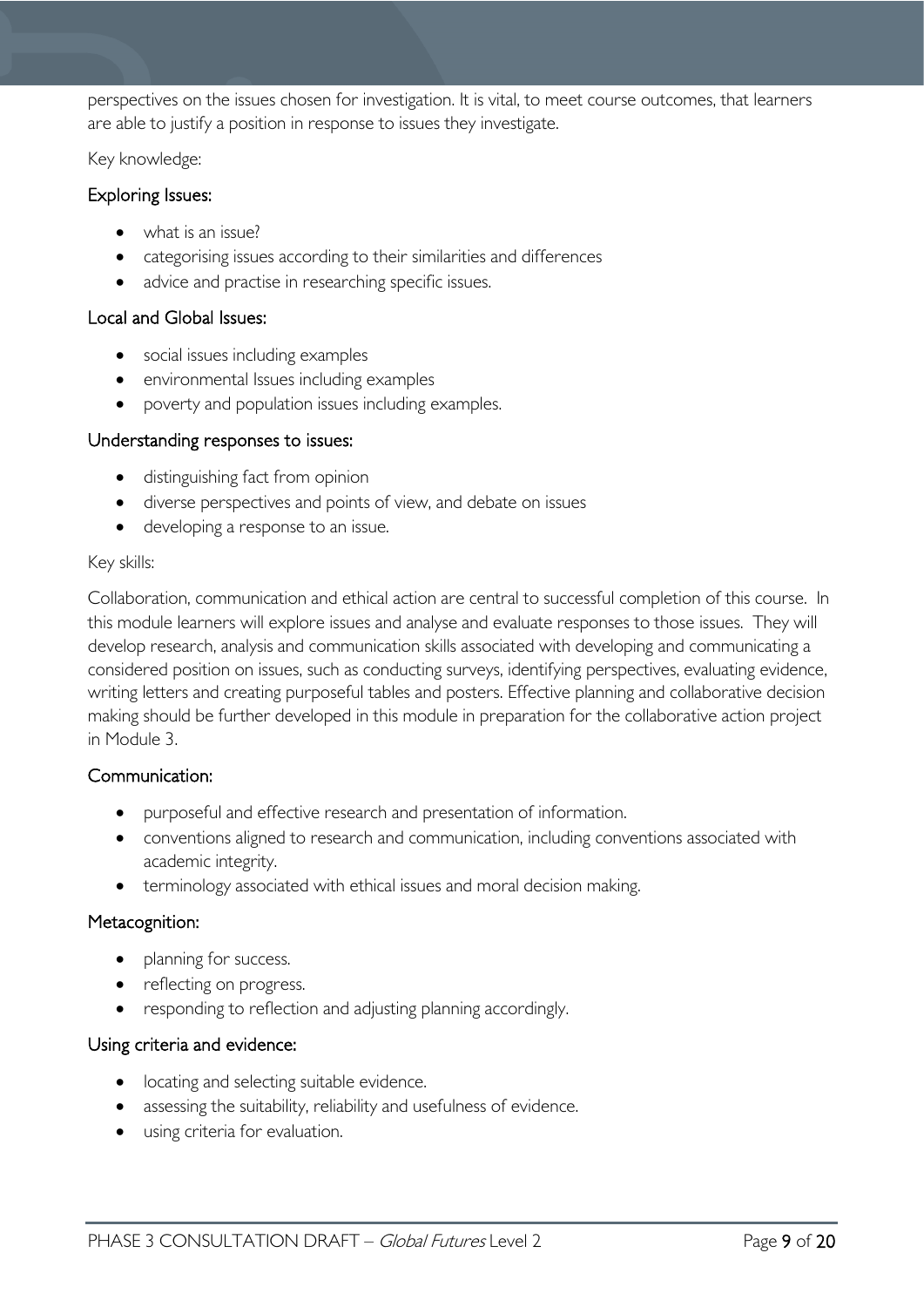#### <span id="page-9-0"></span>Module 2 Work Requirements

The work requirements of a course are processes, products or performances that provide a significant demonstration of achievement that is measurable against the course's standards. Work requirements need not be the sole form of assessment for a module.

This module includes three case study work requirements.

See Appendix 3 for summary of Work Requirement specifications for this course.

#### <span id="page-9-1"></span>Module 2 Assessment

This module will assess criteria 1, 2, 3, 5.

# <span id="page-9-2"></span>Module 3 - Making a difference

#### <span id="page-9-3"></span>Module 3 Learning Outcomes

On successful completion of this module, learners will be able to:

- 1. communicate purposefully and appropriately about global futures
- 2. apply metacognitive reasoning and skills individually and cooperatively
- 3. evaluate decisions, issues and projects according to criteria and evidence
- 6. plan and implement local/global futures projects.

#### <span id="page-9-4"></span>Module 3 Content

Module 3 of *Global Futures* Level 2 consists of the planning, undertaking and evaluation of a collaborative action project designed to make a positive difference in the local or global community. It is important when selecting a project that teachers and students undertake risk analysis of potential projects and learner involvement in them. It is also vital, to meet course outcomes, that learners are exposed to and consider a variety of perspectives on their project and their undertaking as a whole.

#### Key knowledge:

It is not intended that time be allocated equally across key knowledge in this module, with the collaborative project itself likely to assume a significant portion of the 50 hours.

#### Taking action:

- selecting a project topic and planning an approach for the project
- working on the project with others, including team, governance and support
- breaking the project down and developing a schedule.

#### Planning for success:

- setting goals and targets
- using evidence at all stages of the project
- using success criteria for reflection and evaluation.

#### The collaborative project:

- undertaking the project
- evaluating the project
- reflecting upon the project and considering implications and future options.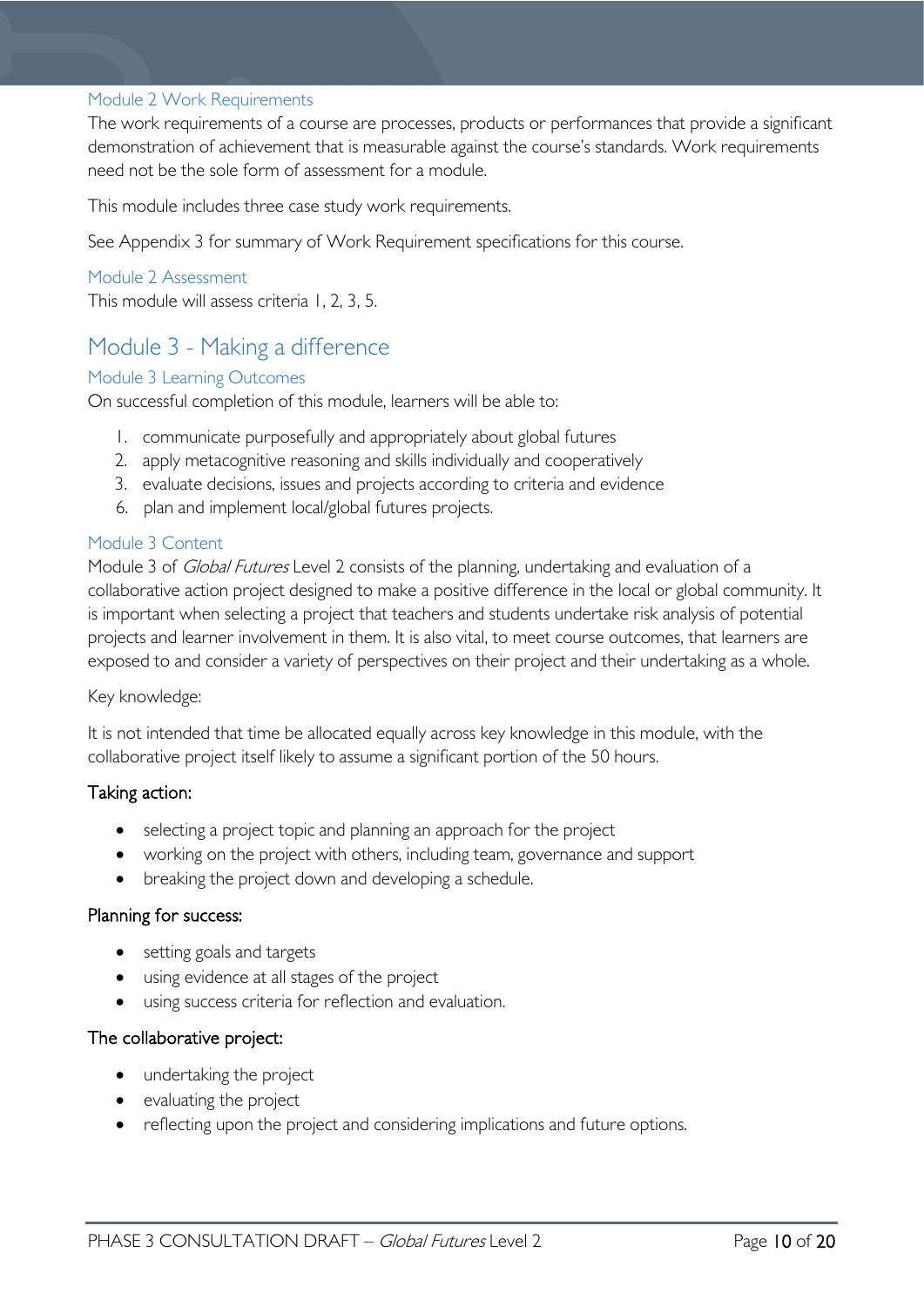#### Key skills:

Collaboration, communication and ethical action are central to successful completion of this course. In this module learners will develop and implement a collaborative action project in their community. This project will be a response to one or more issues, locally or globally, and will be designed to make a positive difference. Communication skills associated with co-development and persuasion will be central, as will effective planning, reflection and evaluation.

#### Communication:

- purposeful and effective research and presentation of information.
- conventions aligned to the research and communication tools used, including the conventions associated with academic integrity.
- terminology associated with ethical issues and moral decision making.

#### Metacognition:

- planning for success
- reflecting on progress
- responding to reflection and adjusting planning.

#### Using criteria and evidence:

- locating and selecting suitable evidence
- assessing the suitability, reliability and usefulness of evidence
- using criteria for evaluation.

#### <span id="page-10-0"></span>Module 3 Work Requirements

The work requirements of a course are processes, products or performances that provide a significant demonstration of achievement that is measurable against the course's standards. Work requirements need not be the sole form of assessment for a module.

This module includes one project work requirement.

See Appendix 3 for summary of Work Requirement specifications for this course.

#### <span id="page-10-1"></span>Module 3 Assessment

This module will assess criteria 1, 2, 3, 6.

#### <span id="page-10-2"></span>Assessment

Criterion-based assessment is a form of outcomes assessment that identifies the extent of learner achievement at an appropriate end-point of study. Although assessment – as part of the learning program – is continuous, much of it is formative, and is done to help learners identify what they need to do to attain the maximum benefit from their study of the course. Therefore, assessment for summative reporting to TASC will focus on what both teacher and learner understand to reflect endpoint achievement.

The standard of achievement each learner attains on each criterion is recorded as a rating 'A', 'B', or 'C', according to the outcomes specified in the standards section of the course.

A 't' notation must be used where a learner demonstrates any achievement against a criterion less than the standard specified for the 'C' rating.

A 'z' notation is to be used where a learner provides no evidence of achievement at all.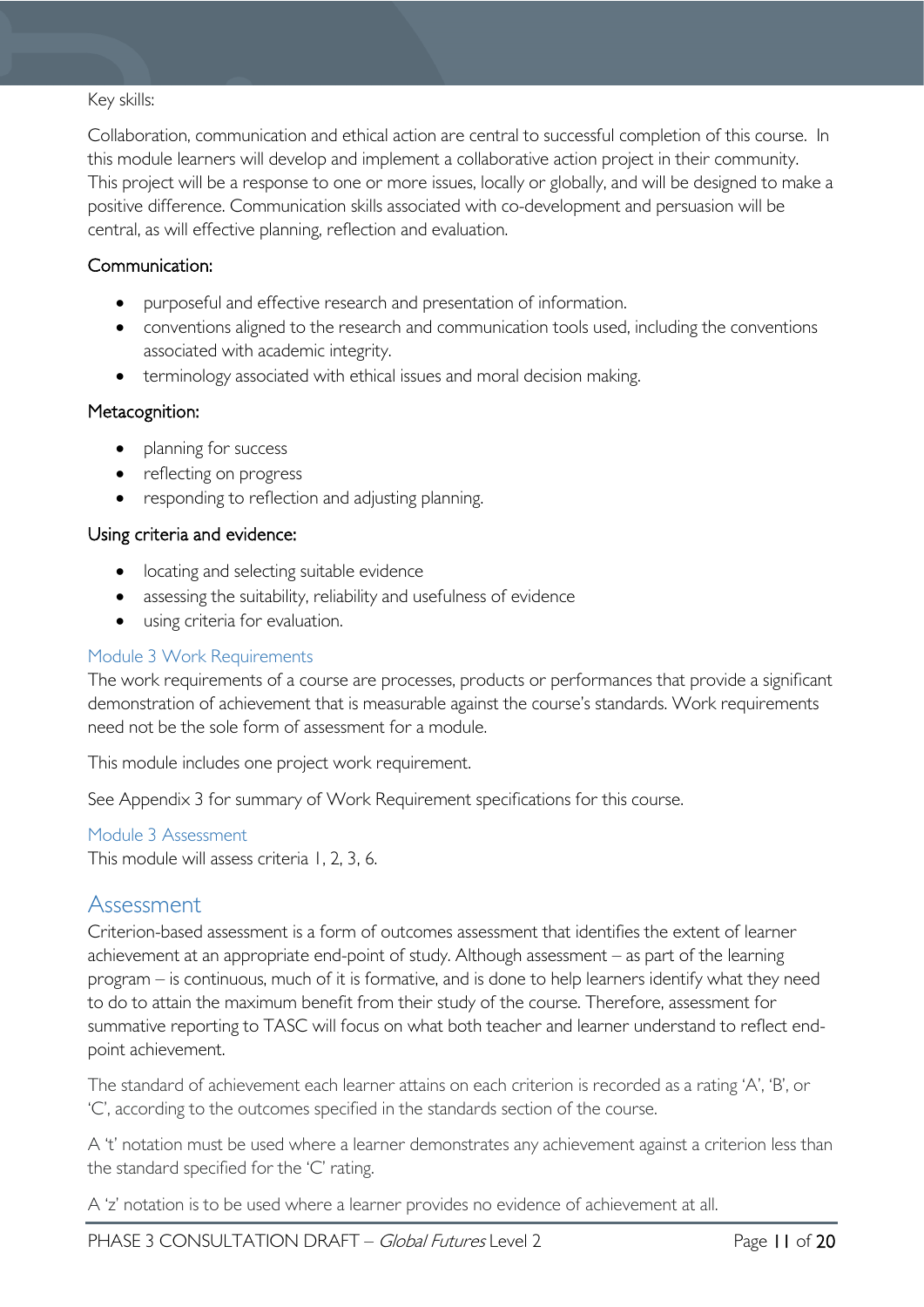Internal assessment of all criteria will be made by the provider. Providers will report the learner's rating for each criterion to TASC.

<span id="page-11-0"></span>

|  | ٠r |  |
|--|----|--|
|  |    |  |

|                      | Module  | Module 2 | Module 3 | Notes                                                                          |
|----------------------|---------|----------|----------|--------------------------------------------------------------------------------|
| Criteria<br>Assessed | 1,2,3,4 | ,2,3,5   | ,2,3,6   | Three common criteria in all<br>modules and one focus<br>criterion per module. |

The assessment for *Global Futures* Level 2 will be based on the degree to which the learner can:

- 1. select and apply appropriate communication tools and strategies
- 2. select and apply metacognitive skills and reasoning
- 3. evaluate and support decisions using criteria and evidence
- 4. research and explain ethical decisions and decision making
- 5. compare responses to issues that impact on society
- 6. take action in response to a local/global issue.

#### <span id="page-11-1"></span>**Standards**

Criterion 1: select and apply appropriate communication tools and strategies

| Rating C                                                                                      | Rating B                                                                      | Rating A                                                                                      |
|-----------------------------------------------------------------------------------------------|-------------------------------------------------------------------------------|-----------------------------------------------------------------------------------------------|
| uses a range of nominated<br>communication formats in<br>meaningful targeted<br>communication | uses a range of nominated<br>communication formats to<br>assist with meaning. | appropriately selects from<br>and uses a range of<br>communication formats to<br>suit purpose |
| uses a range of terminology,<br>usually correctly                                             | uses a wide range of<br>terminology                                           | correctly spells and<br>appropriately uses a wide<br>range of terminology                     |
| uses communication<br>conventions to assist with<br>meaning.                                  | uses a range of<br>communication conventions<br>to assist with meaning.       | correctly uses a range of<br>communication conventions.                                       |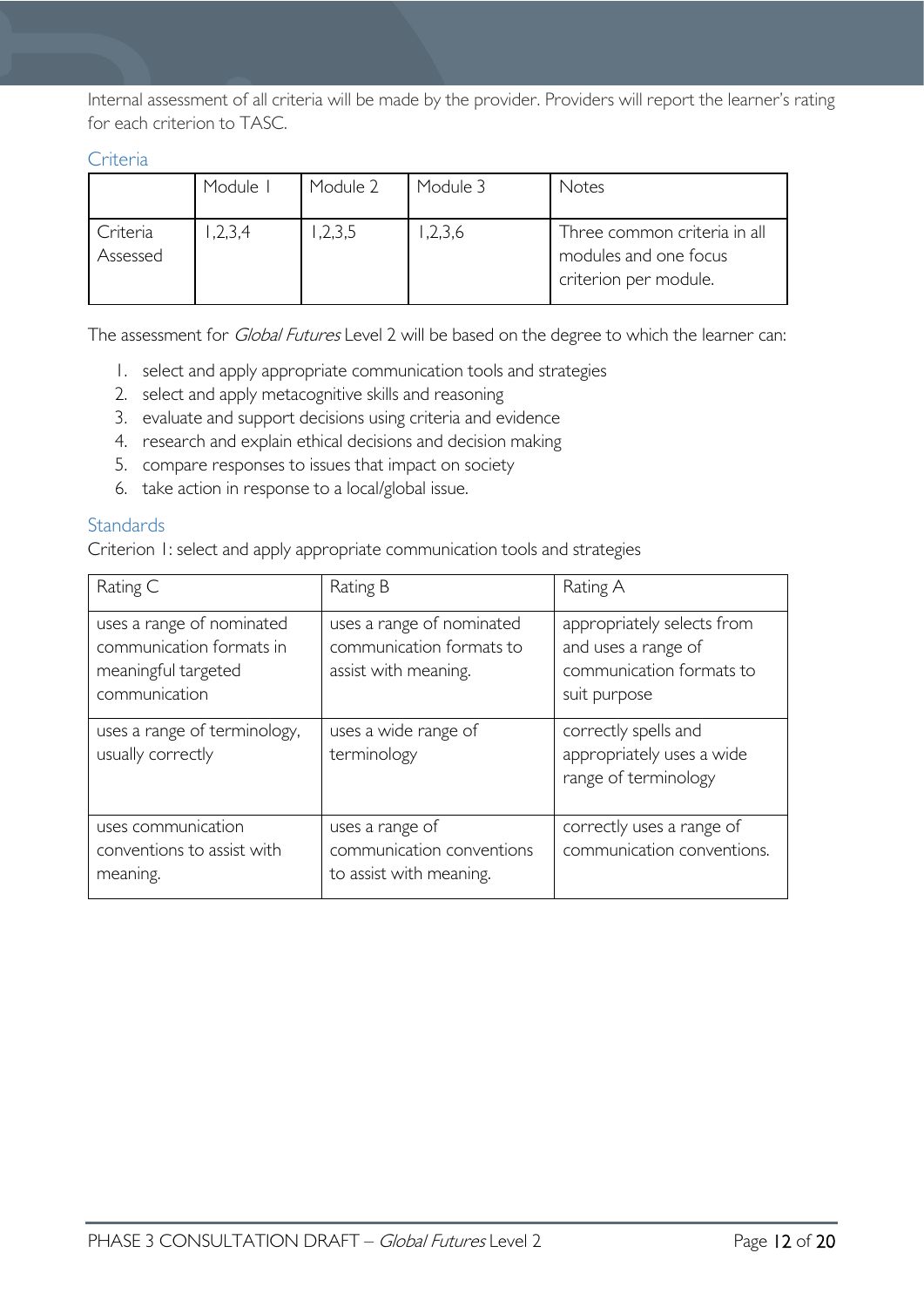|  | Criterion 2: select and apply metacognitive skills and reasoning |  |
|--|------------------------------------------------------------------|--|
|  |                                                                  |  |
|  |                                                                  |  |

| Rating C                                       | Rating B                                                | Rating A                                                                                   |
|------------------------------------------------|---------------------------------------------------------|--------------------------------------------------------------------------------------------|
| develops plans for achieving<br>learning goals | creates learning plans for self<br>and others           | creates learning plans to<br>reflect and develop learning<br>intentions of self and groups |
| reflects on learning progress                  | monitors individual and<br>collective learning progress | monitors, evaluates and<br>reflects upon individual and<br>collective learning progress    |
| sets learning goals                            | sets personal learning goals<br>and intentions.         | sets aspirational learning goals<br>and intentions.                                        |

Criterion 3: evaluate and support decisions using criteria and evidence

| Rating C                                                                  | Rating B                                                                                     | Rating A                                                                                           |
|---------------------------------------------------------------------------|----------------------------------------------------------------------------------------------|----------------------------------------------------------------------------------------------------|
| identifies relevant evidence                                              | determines evidence as<br>affirming or refuting.                                             | analyses evidence for its use<br>and reliability.                                                  |
| co-operates in the evaluation<br>of projects, decisions and<br>responses  | identifies aspects of the<br>success or otherwise of<br>projects, decisions and<br>responses | identifies success criteria for<br>projects, decisions and<br>responses.                           |
| co-operates in the evaluation<br>of projects, decisions and<br>responses. | evaluates projects, decisions<br>and responses.                                              | evaluates the success of<br>projects, decisions and<br>responses according to<br>success criteria. |

Criterion 4: research and explain ethical decisions and decision making

| Rating C                                                                                                                            | Rating B                                                                                                     | Rating A                                                                                                                                |
|-------------------------------------------------------------------------------------------------------------------------------------|--------------------------------------------------------------------------------------------------------------|-----------------------------------------------------------------------------------------------------------------------------------------|
| develops questions that assist<br>in collecting information on<br>ethical decisions and decision<br>making                          | develops questions that assist<br>in categorising information on<br>ethical decisions and decision<br>making | develops questions that help<br>in understanding why<br>decisions are made and the<br>consequences they produce                         |
| explains different views<br>cultures and beliefs that<br>shape people's responses to<br>issues and their causes and<br>consequences | explains impactful views,<br>cultures and beliefs -<br>including their rational basis                        | explains how different views,<br>cultures and beliefs impact<br>ethical decision making,<br>including rational and<br>emotional aspects |
| collects evidence from a<br>range of sources and<br>presents it in a readable way.                                                  | collects evidence from a<br>range of sources and uses it<br>to support inquiry.                              | collects and analyses suitable<br>and relevant evidence from a<br>range of sources to support<br>inquiry questions.                     |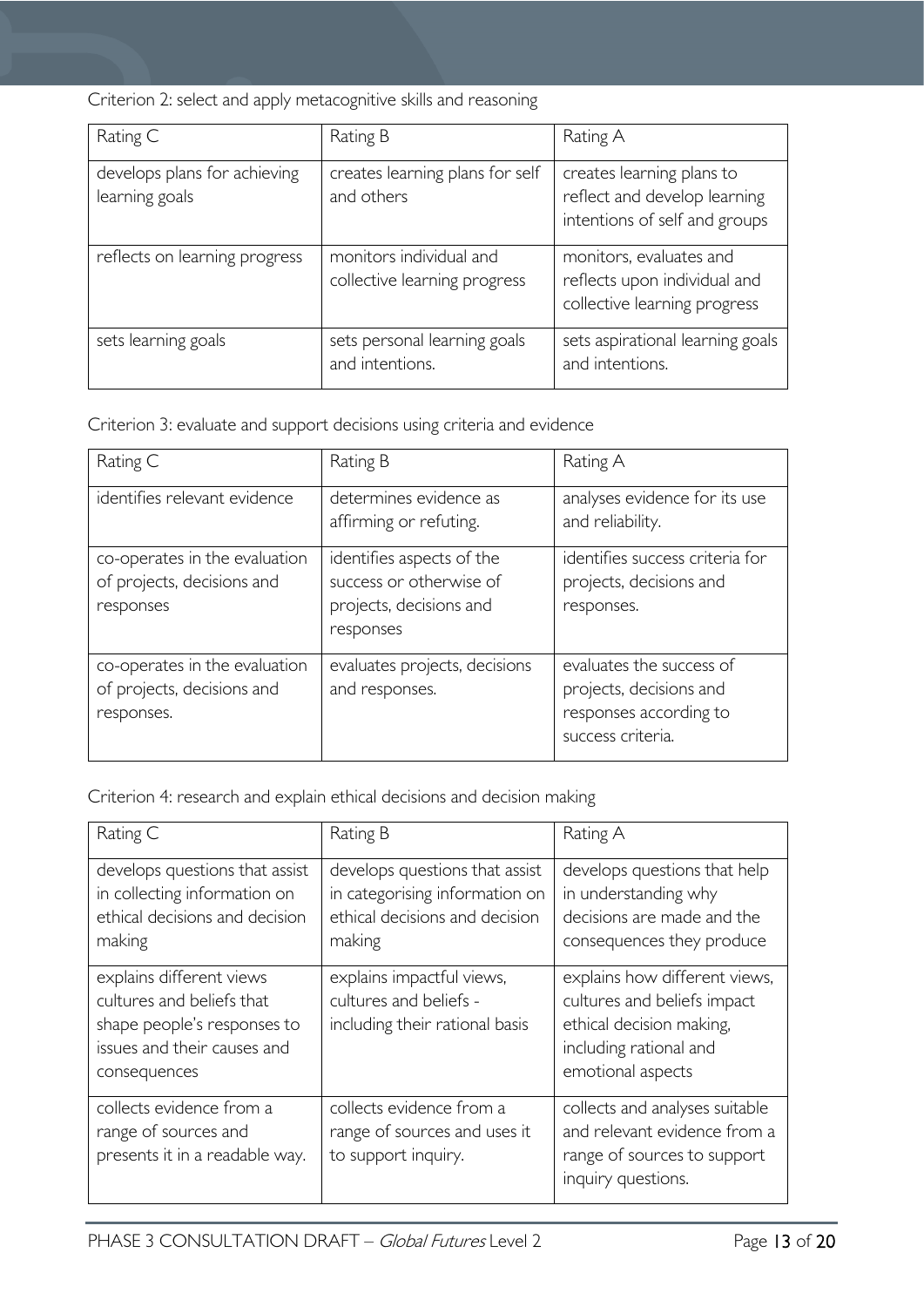Criterion 5: compare responses to issues that impact on society

| Rating C                                                                                                                               | Rating B                                                                                          | Rating A                                                                                                                                  |
|----------------------------------------------------------------------------------------------------------------------------------------|---------------------------------------------------------------------------------------------------|-------------------------------------------------------------------------------------------------------------------------------------------|
| identifies and clarifies<br>components of relevant<br>information according to set<br>criteria such as similarities and<br>differences | identifies and clarifies<br>components of relevant<br>information from various<br>sources.        | analyses and clarifies<br>components of relevant<br>information from various<br>sources.                                                  |
| categorises responses to local<br>and global issues                                                                                    | challenges responses to local<br>and global issues and propose<br>rationale                       | assesses alternative responses<br>to global issues and support<br>conclusions                                                             |
| considers different<br>perspectives to respond to<br>local and global issues.                                                          | selectively combines ideas<br>from curated resources to<br>respond to local and global<br>issues. | combines various known and<br>new ideas and perspectives<br>to consider possible futures<br>related to local and global<br><b>ISSUES.</b> |

Criterion 6: take action in response to a local/global issue

| Rating C                                                                                                 | Rating B                                                                            | Rating A                                                                             |
|----------------------------------------------------------------------------------------------------------|-------------------------------------------------------------------------------------|--------------------------------------------------------------------------------------|
| plans and takes action that is<br>considerate of others                                                  | plans and takes action that<br>has achievable goals and is<br>considerate of others | plans and takes action that is<br>achievable, practical and<br>considerate of others |
| considers coherence or<br>cohesion as factors when<br>cooperating to develop<br>project plans and action | considers coherence and<br>cohesion in developing<br>project plans and action       | demonstrates cohesion and<br>coherence in project plans<br>and action                |
| cooperates in planning and<br>taking action.                                                             | plans and takes action that is<br>likely to be impactful.                           | plans and takes action that is<br>measurable and impactful.                          |

# <span id="page-13-0"></span>Quality Assurance

• This will be determined by TASC at time of accreditation.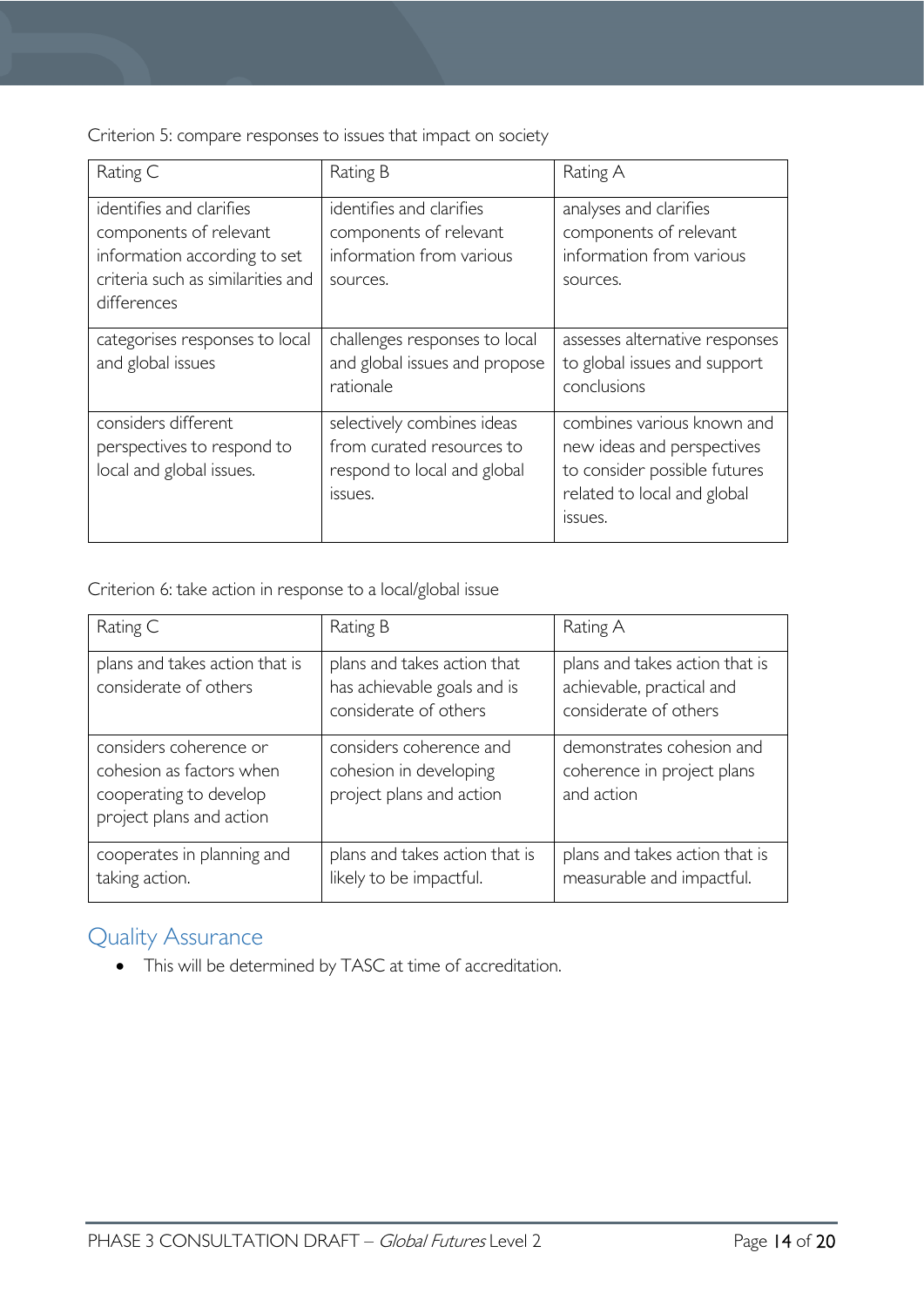### <span id="page-14-0"></span>Qualifications and Award Requirements

The final award will be determined by the Office of Tasmanian Assessment, Standards and Certification from 6 ratings.

The minimum requirements for an award in *Global Futures* Level 2 are as follows:

EXCEPTIONAL ACHIEVEMENT (EA) 5 'A' ratings, 1 'B' rating HIGH ACHIEVEMENT (HA) 3 'A' ratings, 2 'B' ratings, 1 'C' rating

COMMENDABLE ACHIEVEMENT (CA) 3 'B' ratings, 3 'C' ratings

SATISFACTORY ACHIEVEMENT (SA) 5 'C' ratings

PRELIMINARY ACHIEVEMENT (PA) 3 'C' ratings

A learner who otherwise achieves the ratings for an SA (Satisfactory Achievement) award but who fails to show any evidence of achievement in one or more criteria ('z' notation) will be issued with a PA (Preliminary Achievement) award.

### <span id="page-14-1"></span>Course Evaluation

• This will be confirmed by time of accreditation.

### <span id="page-14-2"></span>Course Developer

This course has been developed by the Department of Education's Years 9 to 12 Learning Unit in collaboration with Catholic Education Tasmania and Independent Schools Tasmania.

### <span id="page-14-3"></span>Accreditation and Version History

• Details to be determined by TASC at time of accreditation.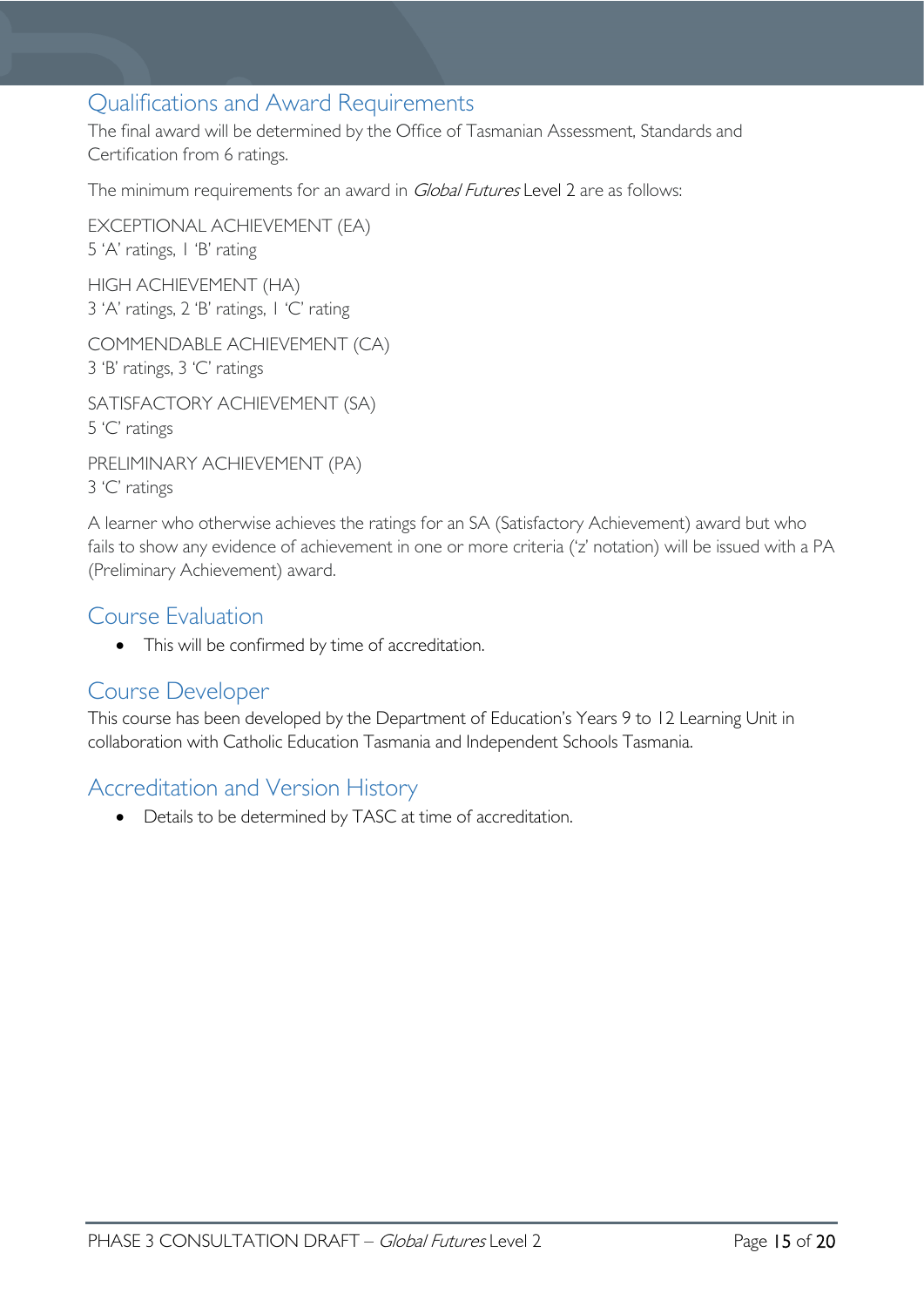# Appendix 1 - Line of Sight

| Learning Outcomes          |               |                             |                                            |                                                                                   |
|----------------------------|---------------|-----------------------------|--------------------------------------------|-----------------------------------------------------------------------------------|
| What students are          | Content       |                             |                                            |                                                                                   |
| expected to learn<br>teach | What teachers | <b>Work Requirements</b>    |                                            |                                                                                   |
|                            |               | Some of what<br>learners do | Criteria                                   |                                                                                   |
|                            |               |                             | Key characteristics of<br>what learners do | <b>Standards</b>                                                                  |
|                            |               |                             |                                            | Qualities to be<br>assessed for the key<br>characteristics of<br>what learners do |

<span id="page-15-0"></span>

| Learning Outcomes |                                                                   | Course Content | Work Requirements | Criteria       | Standards | General                       |
|-------------------|-------------------------------------------------------------------|----------------|-------------------|----------------|-----------|-------------------------------|
|                   |                                                                   |                |                   |                |           | Capabilities<br>(GC)          |
|                   | Communicate purposefully and appropriately about global futures.  | Module 1, 2, 3 | Module 1, 2, 3    | $\subset$      | E1, 2, 3  | GC:                           |
|                   |                                                                   |                |                   |                |           | $\blacksquare$ G              |
|                   |                                                                   |                |                   |                |           | ే లే                          |
| 2.                | Apply metacognitive reasoning and skills individually and         | Module 1, 2, 3 | Module 1, 2, 3    | C <sub>2</sub> | E1, 2, 3  | GC:                           |
|                   | cooperatively.                                                    |                |                   |                |           | $\mathbf{r} \in \mathbb{C}^2$ |
|                   |                                                                   |                |                   |                |           | ే లే                          |
| 3.                | Evaluate decisions, issues and projects according to criteria and | Module 1, 2, 3 | Module 1, 2, 3    | C <sub>3</sub> | E1, 2, 3  | GC:                           |
|                   | evidence.                                                         |                |                   |                |           | $\mathbf{r} \in \mathbb{R}^n$ |
|                   |                                                                   |                |                   |                |           | $\rightarrow c_2$             |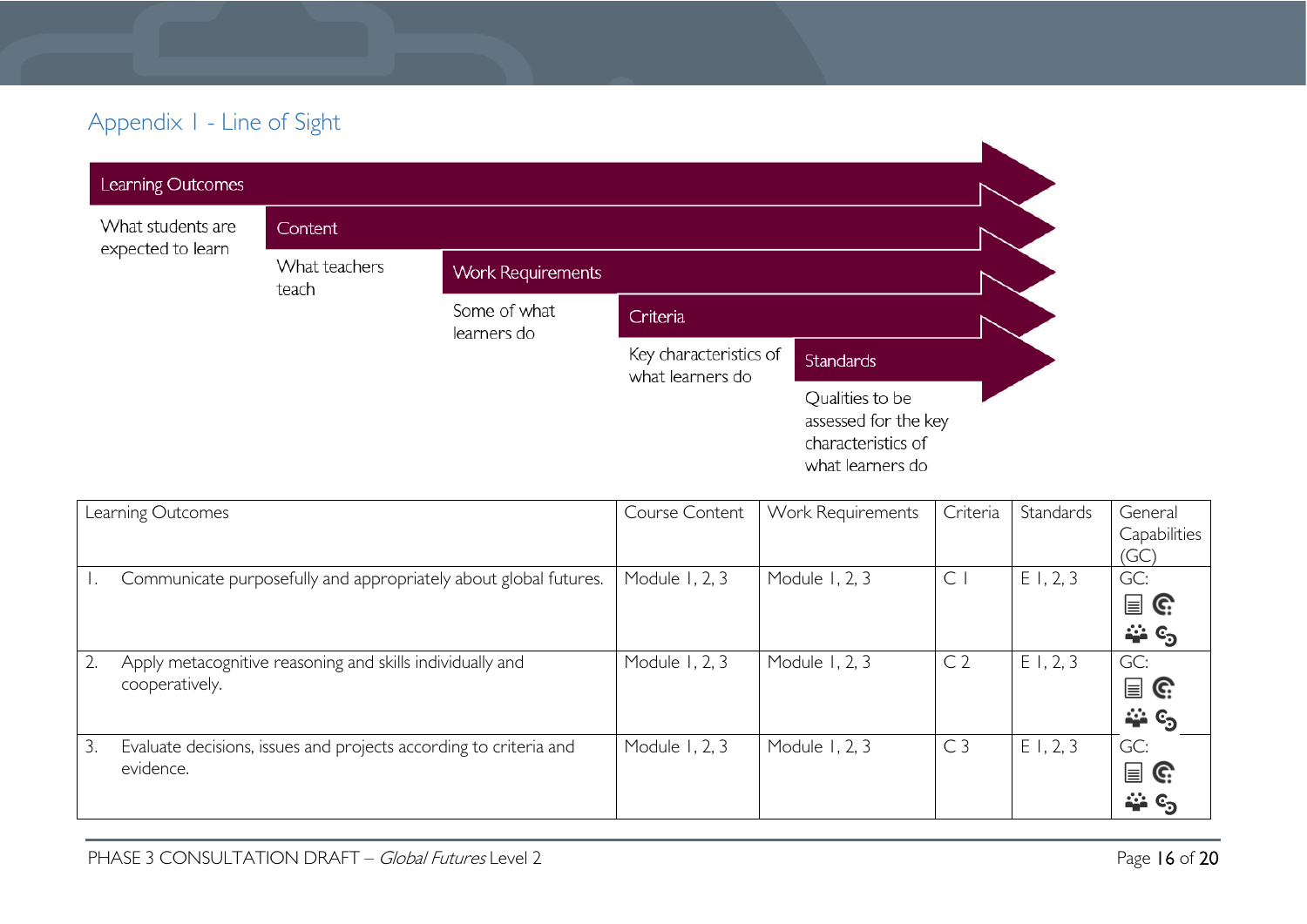| 4. | Conduct and conclude investigation of ethical decisions and<br>decision making. | Module I | Module I | C <sub>4</sub> | E1, 2, 3 | GC:<br>$\blacksquare$ G<br>ే లే |
|----|---------------------------------------------------------------------------------|----------|----------|----------------|----------|---------------------------------|
|    | Compare responses to local and global issues.                                   | Module 2 | Module 2 | C <sub>5</sub> | E1, 2, 3 | GC:<br>$\blacksquare$ G<br>ే లే |
| 6. | Plan and implement local/global futures projects.                               | Module 3 | Module 3 | C <sub>6</sub> | E1, 2, 3 | GC:<br>$\blacksquare$ G<br>—ు ⊙ |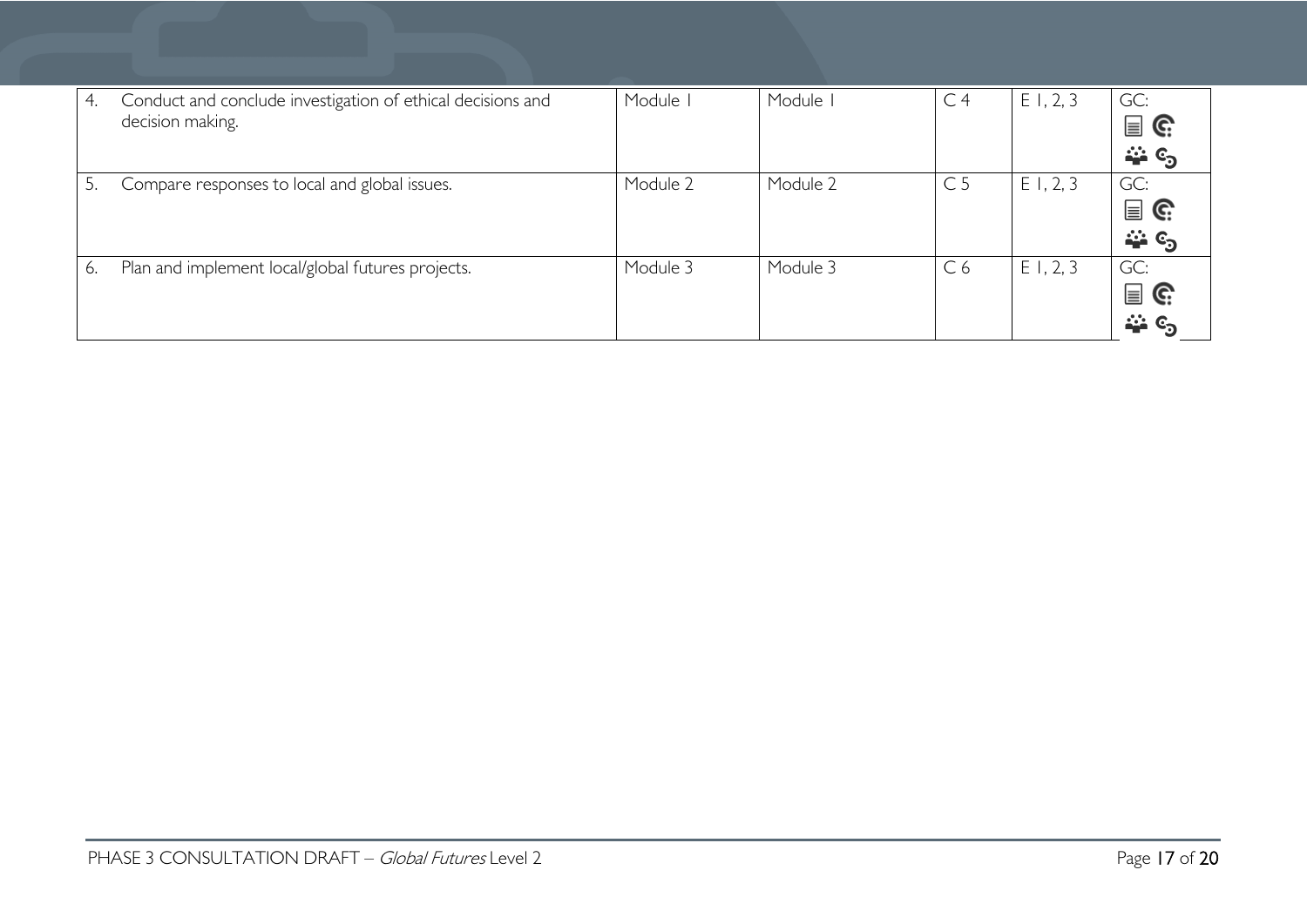# <span id="page-17-0"></span>Appendix 2 - Alignment to Curriculum Frameworks

There are no statements of national standards or frameworks relevant to this course.

# <span id="page-17-1"></span>Appendix 3 - Work Requirements

<span id="page-17-2"></span>Module <sup>1</sup> Work Requirements Specifications

Focus Area: Personal Futures

Title of Work Requirement: Evaluating Moral Decisions

Mode /Format: Case Study

#### Learning Outcomes: 1, 2, 3, 4

Description: The work requirement for Module 1 consists of two case studies of an ethical dilemma. Each case study:

- Will focus an ethical dilemma arising from a different one of the topic groups in the table below.
- Will outline the dilemma involved.
- Will outline a fictional or anonymous response to the dilemma including the presentation of:
	- o the perspective of the response and how this impacts the position taken in the response
	- o 2-3 arguments supporting the position taken in the response and
	- o 1-2 arguments against the position taken in the response.
- Will evaluate the arguments presented.
- Will explain and evaluate the decision making presented in the response.
- Will be accompanied by evidence of planning and reflection.
- May take a position on the dilemma.

Size: A written response such as a report, essay, article or blog will be between 500 and 800 words in total. Multi-modal or audio-visual products such as a short video, oral presentation or multi-modal presentation will be 3-6 minutes in total.

#### Timing:

#### External agencies: n/a

#### Relevant Criterion/criteria:

- Criterion 1: All standard elements
- Criterion 2: All standard elements
- Criterion 3: All standard elements
- Criterion 4: All standard elements

#### Topic Groups:

- Issues of environmental sustainability, such as overpopulation or pollution
- Issues relating to personhood, such as abortion, euthanasia and human cloning
- Issues of discrimination, such as those based on gender, age, religion or race
- Issues of responsibility to others, such as those affected by disadvantage.
- Issues of moral citizenship, such as obeying the law or attempting to change the law
- Issues of online ethics, such as information privacy or cyber bullying.

#### <span id="page-17-3"></span>Module 2 Work Requirements Specifications

Focus Area: Personal Futures Title of Work Requirement: Investigating Issues Mode /Format: Case Study Learning Outcomes: 1, 2, 3, 5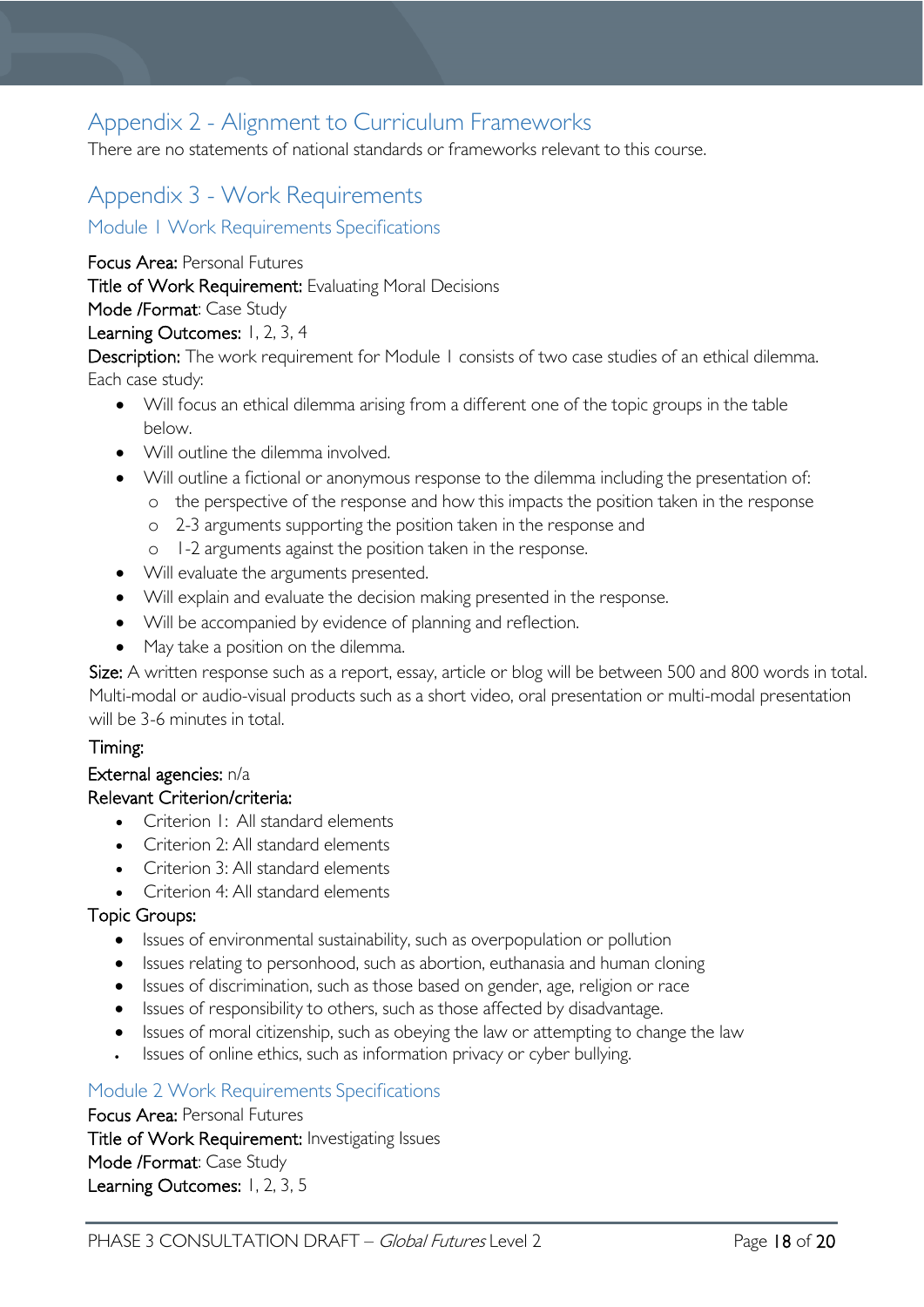Description: The work requirement for Module 2 consists of three case studies of local and global issues. One case study will be of a Social Issue, one case study will be of an Environmental Issue and one case study will be of a Poverty and Population Issue.

Each case study:

- Will present an explanation of at least two perspectives on the issue and the position(s) the perspective does or could take.
- Will include at least one refutation or counter argument to the positions taken.
- Will include a discussion of fact and opinion.
- Will provide a justified position on the issue.
- Will be presented as a combination of pictures and visual illustration.

Size: A PowerPoint, series of posters or pamphlets, or similar will include between 150 and 250 words per issue. An audio-visual presentation will be between 2 and 3 minutes per issue.

### Timing:

External agencies: learners may present the perspective of an external agency in one of their case studies.

#### Relevant Criterion/criteria

- Criterion 1: All standard elements.
- Criterion 2: All standard elements.
- Criterion 3: All standard elements.
- Criterion 5: All standard elements

### <span id="page-18-0"></span>Module 3 Work Requirements Specifications

#### Focus Area: Personal Futures

Title of Work Requirement: Making a Difference

#### Mode /Format: Project

#### Learning Outcomes: 1, 2, 5, 6

Description: A collaborative action project designed to make a difference in their community plus a report on the project.

- The project will encompass one or more local or global issues.
- The project will include action designed to contribute to addressing the issue(s), such as but not limited to:
	- o public recognition or perception of the issue(s)
	- o alleviation of problems associated with the issue(s)
	- o supporting organisations working on the issue(s).
- The report will include:
	- o Evidence of collaboration and teamwork.
	- o Annotated planning and monitoring for the project.
	- o Reflection and evaluation of the project.

Size: The report will consist of approximately 500 words plus evidence.

#### External agencies:

#### Relevant criteria:

- Criterion I: All standard elements.
- Criterion 2: All standard elements.
- Criterion 3: All standard elements
- Criterion 6: All standard elements.